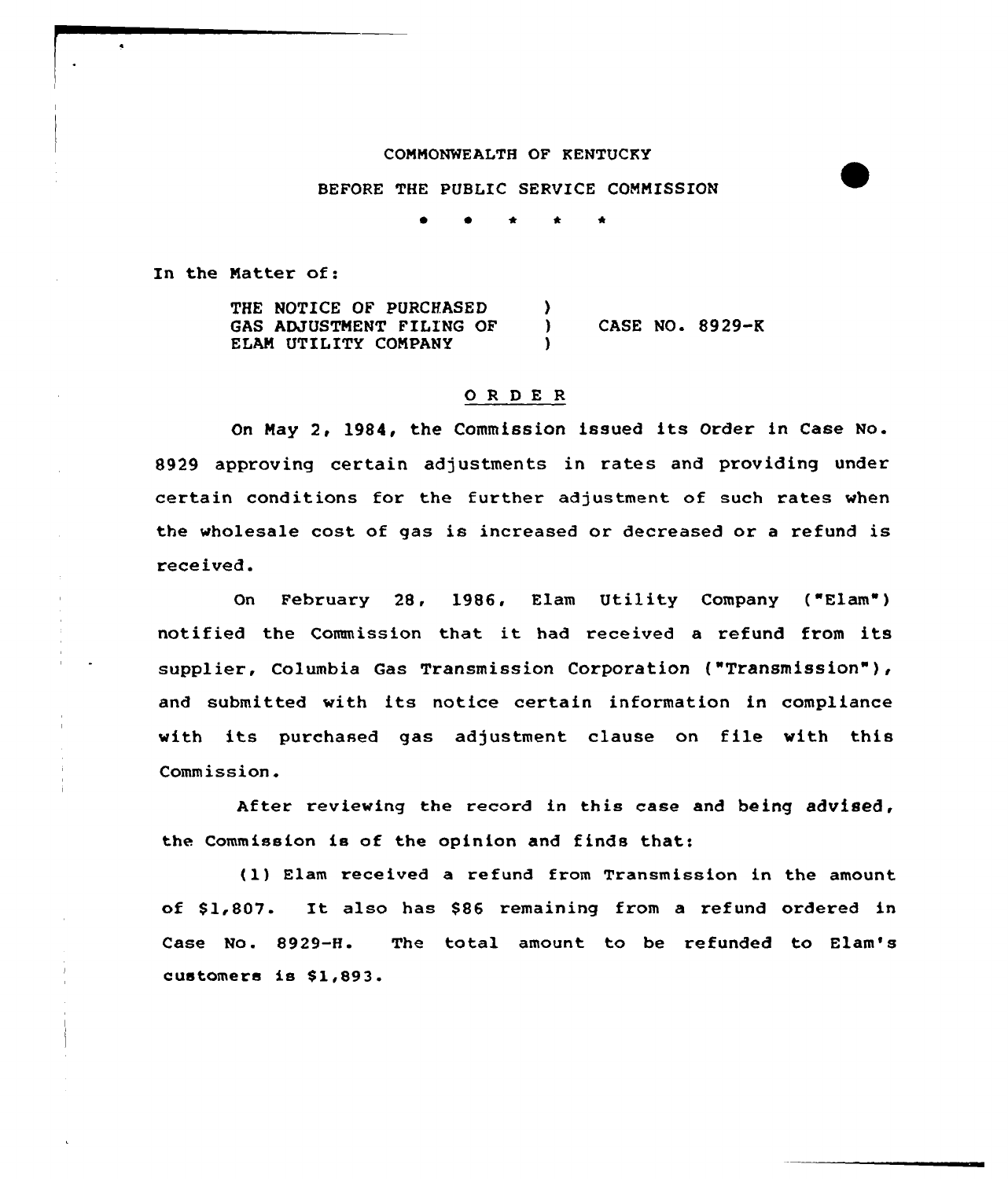(2) The refund factor to be applied to Elam's purchased gas adjustment should be 45 cents per NCF and should remain in effeet for 1 month or until the full amount plus interest has been refunded.

(3) The refund factor should begin with meter readings taken on March 1, 1986, or as soon as is practical thereafter.

(4) Elam should refund the amount reported in its application plus interest at. a rate equal to the average of the <sup>3</sup> Month Commercial Paper Rates" less 1/2 of 1 percent to cover the cost of refunding. These monthly rates are reported in the Federal Reserve Bulletin and the Federal Reserve Statistical Release.

(5) Elam should submit copies of each gas purchase contract and all other agreements, options or similar such documents, and all amendments and modifications thereof related to the procurement of gas supply. Any changes in the documents, including price escalations or any new agreements entered into after the initial submission, should be submitted at the time they are entered into. Where gas is purchased from utility-owned or controlled sources, or the contract contains a price escalation clause, those facts should be noted and Elam should explain and justify them in writing.

IT IS THEREFORE ORDERED that:

(1) Elam shall apply a refund factor in the amount of 45 cents per NCF as a reduction in the approved purchased gas

 $-2-$ 

 $\mathbf{L}$